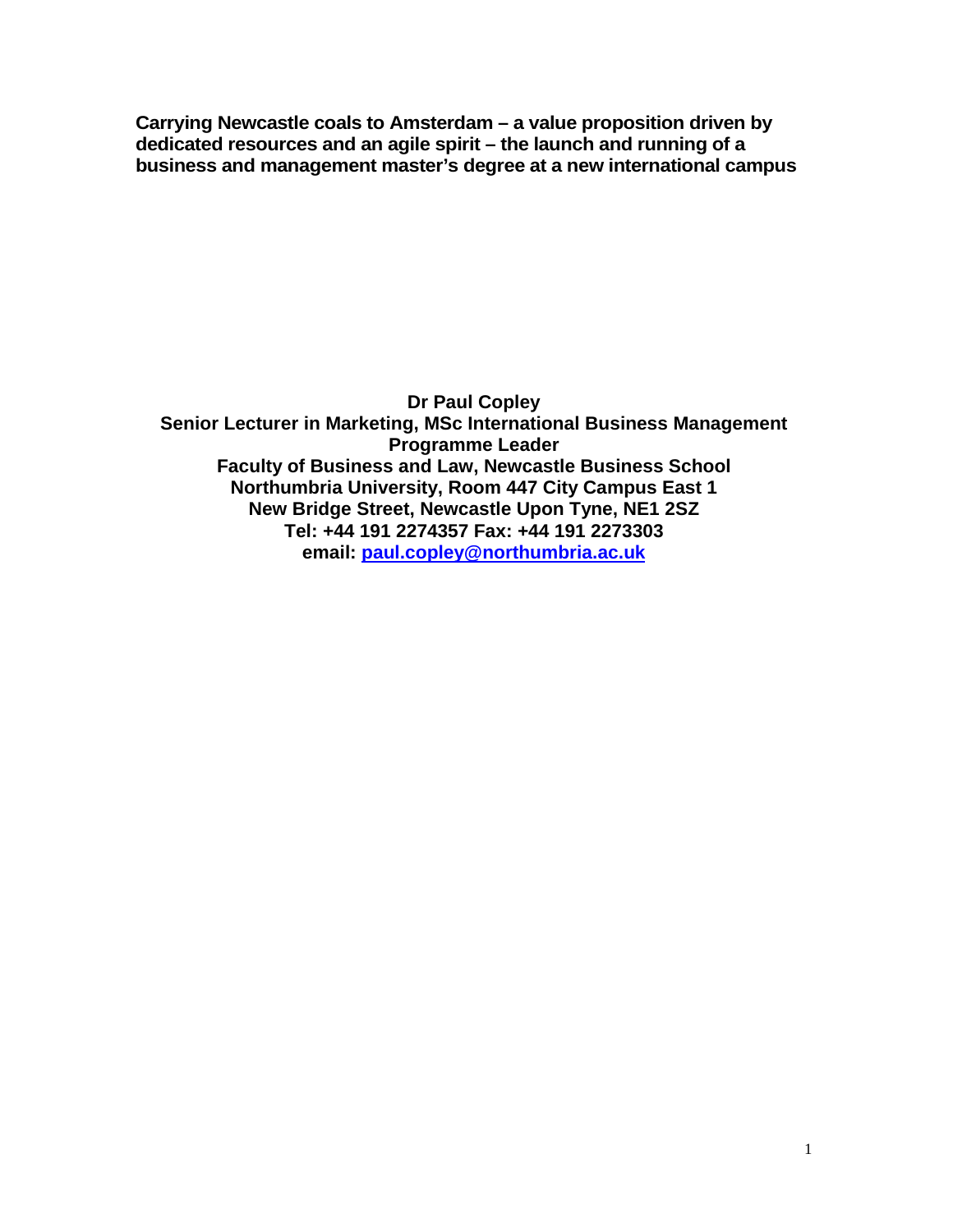**Carrying Newcastle coals to Amsterdam – a value proposition driven by dedicated resources and an agile spirit – the launch and running of a business and management master's degree at a new international campus**

### **Abstract**

Effective international management has become an essential ingredient in the development of competitive advantage for large and small and for profit and not for profit organisations alike. The purpose of this paper is the share the experience of launching an existing master's degree in International Management at a newly formed international campus. The paper looks at the design and implementation processes involved with the MSc Business with International Management degree largely targeted for Dutch conversion (to business) undergraduates seeking to enhance their personal profile and employment prospects. The main issues relating to the success of this project appear to be the speed and agility involved in the setting up, running and management of this project that has led to student satisfaction, fulfilment in teaching, and the strengthening of the relationship between Northumbria University at Newcastle and Amsterdam University of Applied Sciences as part of a Memorandum of Understanding involving partnership and investment. In order to make this project succeed there was a need for clear objectives, evidence of both programme content and skills and competencies needs, a committed, competent and strongly led team with network connections and a strong support team. The whole process that is the sum of these elements was put in place to ensure continuous, successful development.

### **Introduction**

The Amsterdam Campus experience involves running the MSc Business with International Management programme on a day to day basis including teaching and mentoring students. This master's programme was modelled on the tried and tested Newcastle-based programme but then adapted in terms of delivery and other such issues to the context that is Northumbria University's Amsterdam Campus, to some extent influenced by success at Northumbria University's London Campus. The programme provides the students with a postgraduate international business and management experience. Students are in the process of learning how to assess and cope with the various international opportunities and challenges. The programme involves an integrated overview of all the major business disciplines – marketing, finance, human resources and operations – leading to a cross-cultural management experience designed to enhance personal profiles of students and their career prospects.

The students are taught by flying faculty from Newcastle, local academics and myself (for semester 1). The flying faculty staff have the experience of teaching largely Dutch (but a few French, German, Swedish and other) students. The cohort size is 35. The students benefit from a variety of teaching inputs and the completion of a residential weekend where they meet other students (from the London Campus) and the facilitators from the company that supplies the training for the weekend. The students are motivated by and dedicated to the programme, creating an energised environment with networking opportunities.

The programme offers a truly international experience for future international managers whether profit or non-profit and provides academic and professional support for study and careers/professional development, opening doors for a career without borders in international management. There is the now accepted use of an elp (in this case Blackboard) and also the opportunity to link with Northumbria's Academic Learning Skills (ALS) team via email and Skype. I was seconded to the Amsterdam Campus (early September 2018), principally to lead the MSc programme but also to contribute to teaching on the programme and to coordinate and deliver the Academic and Professional Development module, become involved with peer assessment of local teaching staff and personal tutoring of all students on the programme. The Amsterdam MSc Business with International Management programme was therefore launched in September 2018.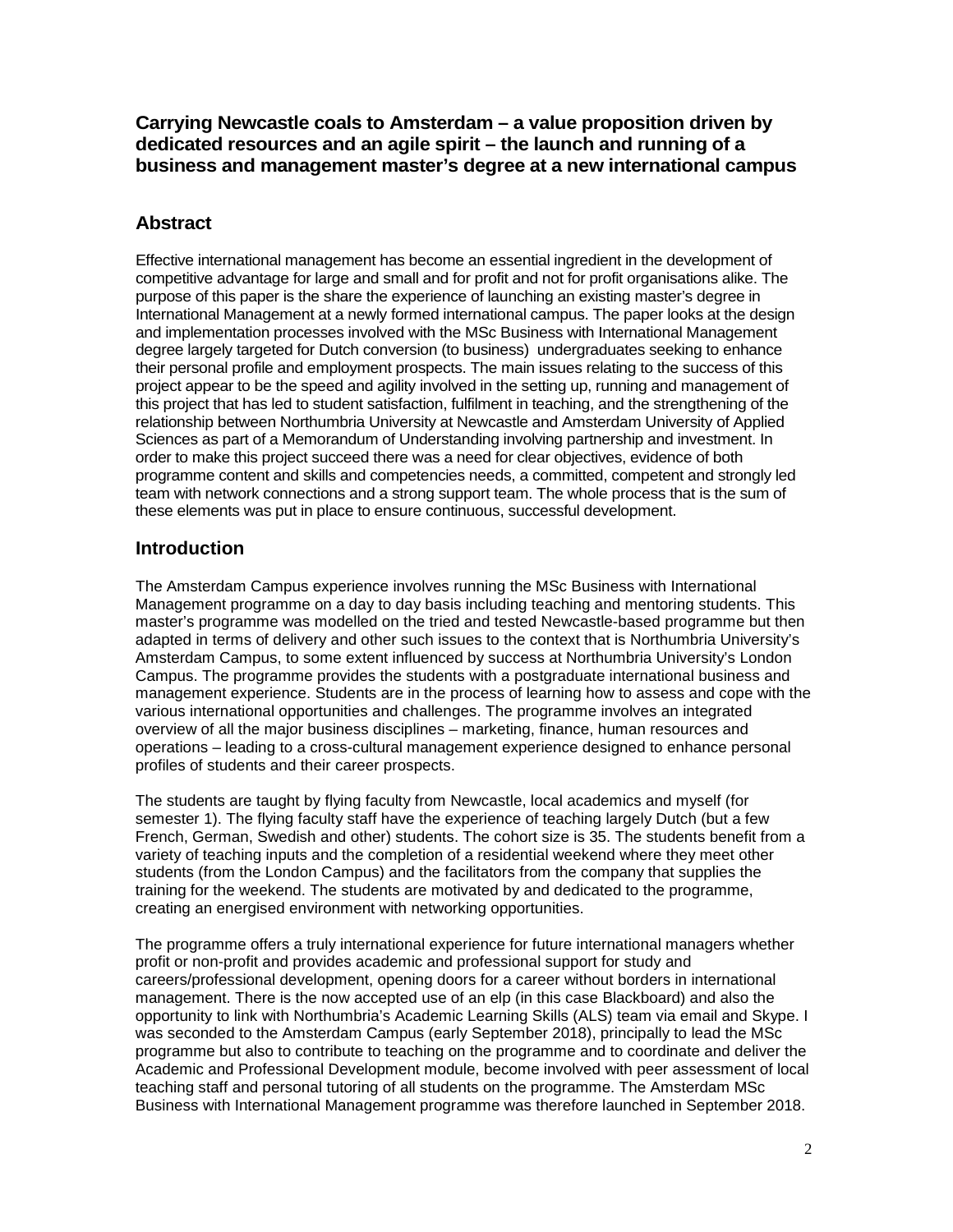The goal here is to tell the reader (and the conference audience) about the Amsterdam Campus experience during semester 1 i.e. from September 2018 to January 2019, and to explain what it provides, how certain things are measurable, to communicate the USP and explain what is different in terms of an exciting but different and challenging yet pleasurable experience.

# **Methodology**

This article has been written around what can be described as a piece of action research, first developed in the 1940s by Kurt Lewin to respond to perceive problems in social action (Dickens and Watkins, 1999). The research is reflective, inquiring and collaborative and the process allows for interventions and hence change to practice through informed decision-making over time. In this sense the methodological approach taken is a form of case study that uses sources such as documentation and physical artefacts that help create something that is holistic and meaningful to real-life (Yin, 2014). As such the case highlights the solutions to practical, day-to-day issues or problems within a strategic framework that is part of project management, the overarching project being the development of an embryonic, international campus at Amsterdam for Northumbria University.

At the Campus and programme levels, my involvement can be seen as part of my own professional development. This includes elements of the relationship between Northumbria University Newcastle and the Amsterdam University of Applied Sciences (AUAS) and the Memorandum of Understanding (MOU) that has led to partnership, investment, marketing and other activities that will see further developments in the near future such as dual awards. However, the focus of this paper is the first MSc in business at the Campus; its development, launch and subsequent management during its first semester from September 2018 to January 2019.

From an action research stance this can be seen as a cycle of questions, issues and problems that were constantly changing and mutating on a day by day basis where informed decisions had to be made within the overall context of the Campus. This follows an action research cycle of problem identification, data gathering and interpretation, acting on evidence, results evaluation and taking the next steps before returning to problem identification (Ferrance, 2000). The constructivist methodology employed sought to facilitate how things could be done to better impact the student experience. It is therefore about empowerment, collaboration through participation, acquisition of knowledge and social change (Ferrance, 2000). It is not about learning why certain things are done in certain ways. This latter point could well become the focus of other studies that might involve various parties as human subjects but for this paper the focus is on explaining how ownership and accomplishment were achieved by the various involved parties.

Data was gathered from a variety of sources that deal with more complex, higher order issues rather than more simplistic solutions and easy to answer questions, where knowledge acquired could be transformed into meaningful decision-making and action. The collection tools included basic records, notes taken and issues observed on a daily basis and at any meetings attended.

## **Findings and discussion**

The project that is Northumbria University Newcastle's Amsterdam Campus is seen as an enterprise that has been built from an agile spirit and a commitment to investment for the future. There are tangible results already (after only one semester), that define the project as a success in terms of parameters such as financial potential, student satisfaction and aspects of partnership. The project includes the full time MSc in Project Management programme as well as other early developments such as doctoral and other research. The focus of this paper, however, is the first business MSc programme (MSc Business with International Management). From this study there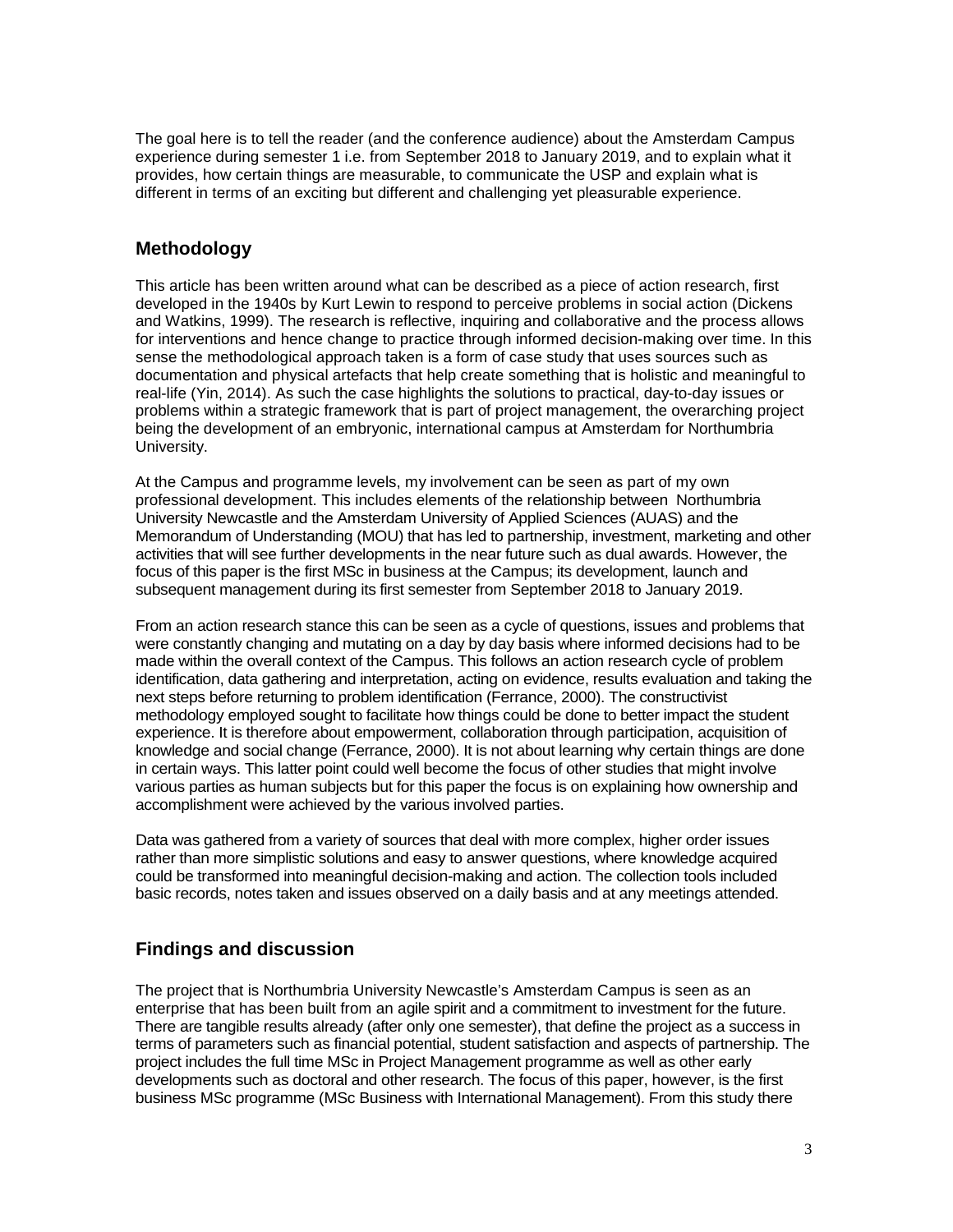are themes that emerge from the analysis of the data gathered during semester 1 and the interventions and changes made along the way.

- 1. What we provide the students with in terms of knowledge. The objective here is to create value for the student in terms of business and international management knowledge that can facilitate original thinking, especially in terms of enabling the students to develop toward their dissertation choice.
- 2. What we provide the students with in term of skills development. This includes critical awareness of the self and others, team-related issues, transferable personal skills, problem solving and research skills.
- 3. This is part of the start of developing the competent manager who can impact on the transformation of complex contexts through an understanding of, for example, how teams work and team performance, networking and many other competencies that business and international managers require to be effective in the role.

This was facilitated in the first semester by classroom-based knowledge transference (lectures, seminars, workshops) through the use of talk but also teamwork and presentations. It also included a business simulation (the business game) that is integral to a key strategy module and the residential weekend, integral to a key competencies module. The expectations in terms of learning are that students will learn from each other and develop new knowledge together. This has a resonance with the ideas behind Learning by Developing (for example Raij, 2007; Kallioninen, 2011) where conversion students can bring innovation and creativity into a new (for them) knowledge domain. Interventions in practice during the first semester were minimal in number but included:

Blackboard interventions such as module assessment dates.

Student support interventions to enhance student participation and engagement such as a careers workshop and a software referencing tool workshop.

Classroom teaching and the interactive nature of what is delivered.

Minor adjustments to modules to ensure the postgraduate nature of the programme is maintained.

#### **Conclusions and further research**

This paper has developed a simple action learning approach that helps put the MSc business programme in the hands of those running it. This paper reports on clear objectives and how the development and running of this programme during its first semester was led by a strong, dedicated and networked team setup. Knowledge development in this particular HE context has been possible because of extensive experience of delivering the subject matter and of developing skills and (often new) competencies based on many years of experience in dealing with international students. The programme has not only catered to student academic and professional needs and the needs of employers but has also used the Student Support function to great effect in the light of student personal needs and wellbeing.

Further research beyond this initial study will include student perspectives. This is expected to deal with issues such as a consultancy project as an optional choice alongside the dissertation, two year variant choices including advanced practice and study abroad. These entities already exist in the Newcastle Business School provision and are reflective of notions of authentic learning and an emphasis on 'theory to practice'.